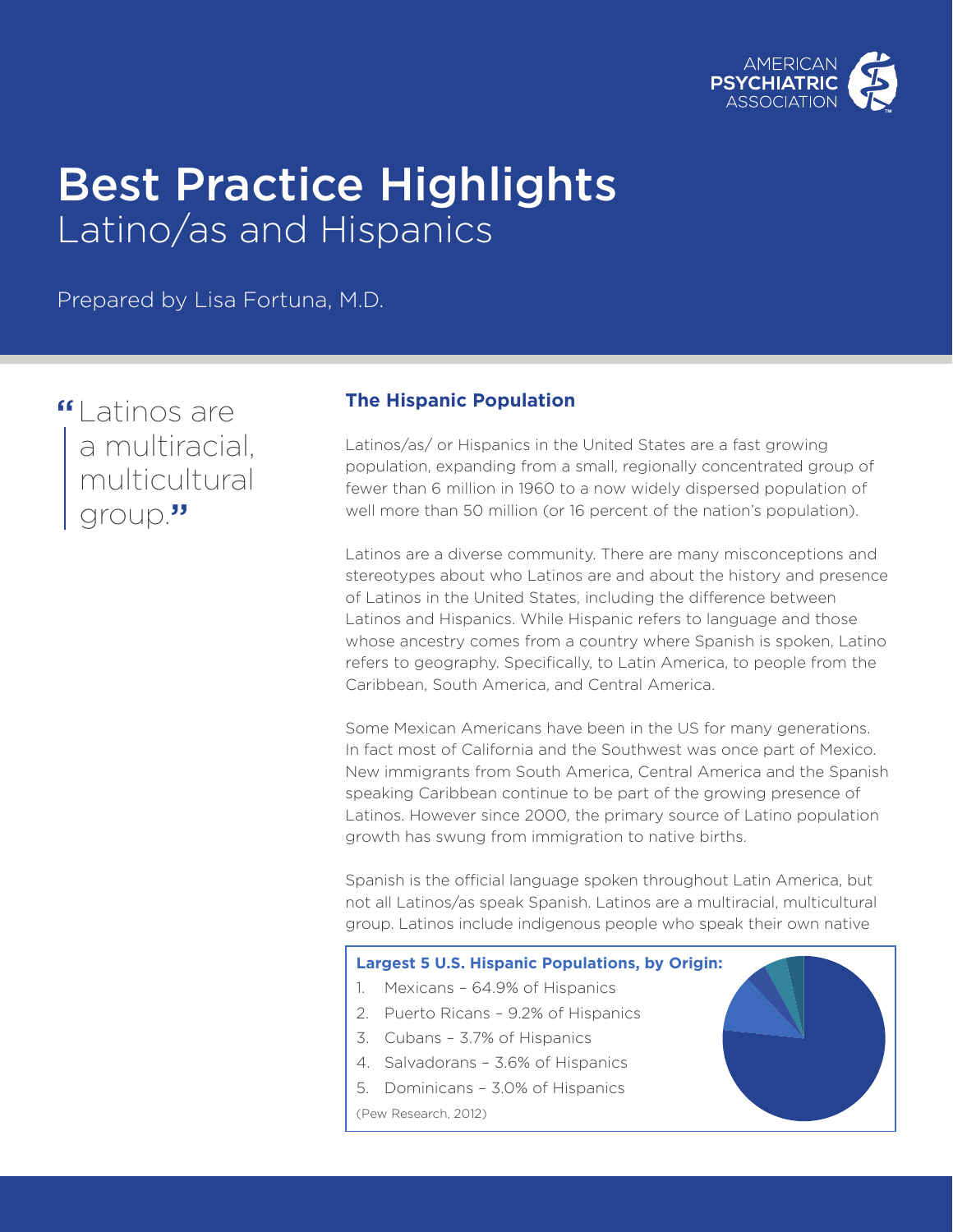tongues (e.g. Quechua a Native South American language family spoken primarily in the Andes, derived from a common ancestral language).

## **Significant History – Events which influenced the community and contextualize assessment and treatment**

Mexican Americans represent the largest Latino group in the US. Technically, the first significant influx of Latino immigrants to the U.S. occurred just after most of the modern boundary between the U.S. and Mexico was established at the end of the U.S.-Mexican War (1846-48), a war during which Mexico lost a significant portion of their land to the U.S.

The island of Puerto Rico became an "unincorporated territory" of the U.S. after Spain ceded the island and other colonial possessions at the end of the Spanish-American War of 1898. One distinctive characteristic of Puerto Rican migration is that the second Organic Act, or Jones Act, of 1917 granted Puerto Ricans U.S. citizenship. Economic prospects in the US brought many Puerto Ricans first to the Northeast.

The demographic landscape of Latino America began to change dramatically in the 1960s as a result of a confluence of economic and geopolitical trends. In 1959, a revolutionary insurgency in Cuba created a virtually overnight exodus. A second wave of Cuban immigration occurred between 1965 and the early 1970s. First, an elite group of Cubans came, but emigration continued with balseros, people who make the dangerous crossing to the United States by makeshift watercraft. Some of these immigrants, such as the educated professionals who came to the United States during the early phase of Cuban migration, have become well established, whereas others who arrived with few economic resources are less so. Unlike immigrants from several other countries, many Cubans have gained access to citizenship and federal support through their status as political refugees.

Political turmoil elsewhere in Latin America during the 1970s and 1980s—particularly in the Central American nations of El Salvador, Guatemala, Honduras, and Nicaragua—also contributed to significant new Latin American immigration to the U.S. in the 1970s and 1980s. A unprecedented wave of migrants from Central Americans—many of them undocumented—fled the violence of their homelands to enter the U.S. Currently, post civil war gang violence and drug crime have increased the number of refugee immigrants, including children and women, entering the US from Central America. Although the specific social, historical, and political contexts differ in El Salvador, Guatemala, and Nicaragua, conflicts in those countries led to a significant emigration of their citizens.

## **HOLA!** 37.6 Million Number of people in the U.S. ages 5 years and older that speak Spanish at home (Pew Research)

**Fast Facts**



Mexico The only with a larger population of Hispanic people than the U.S.

25% Percentage of<br>
Percentage of Hispanics living in poverty in the U.S.

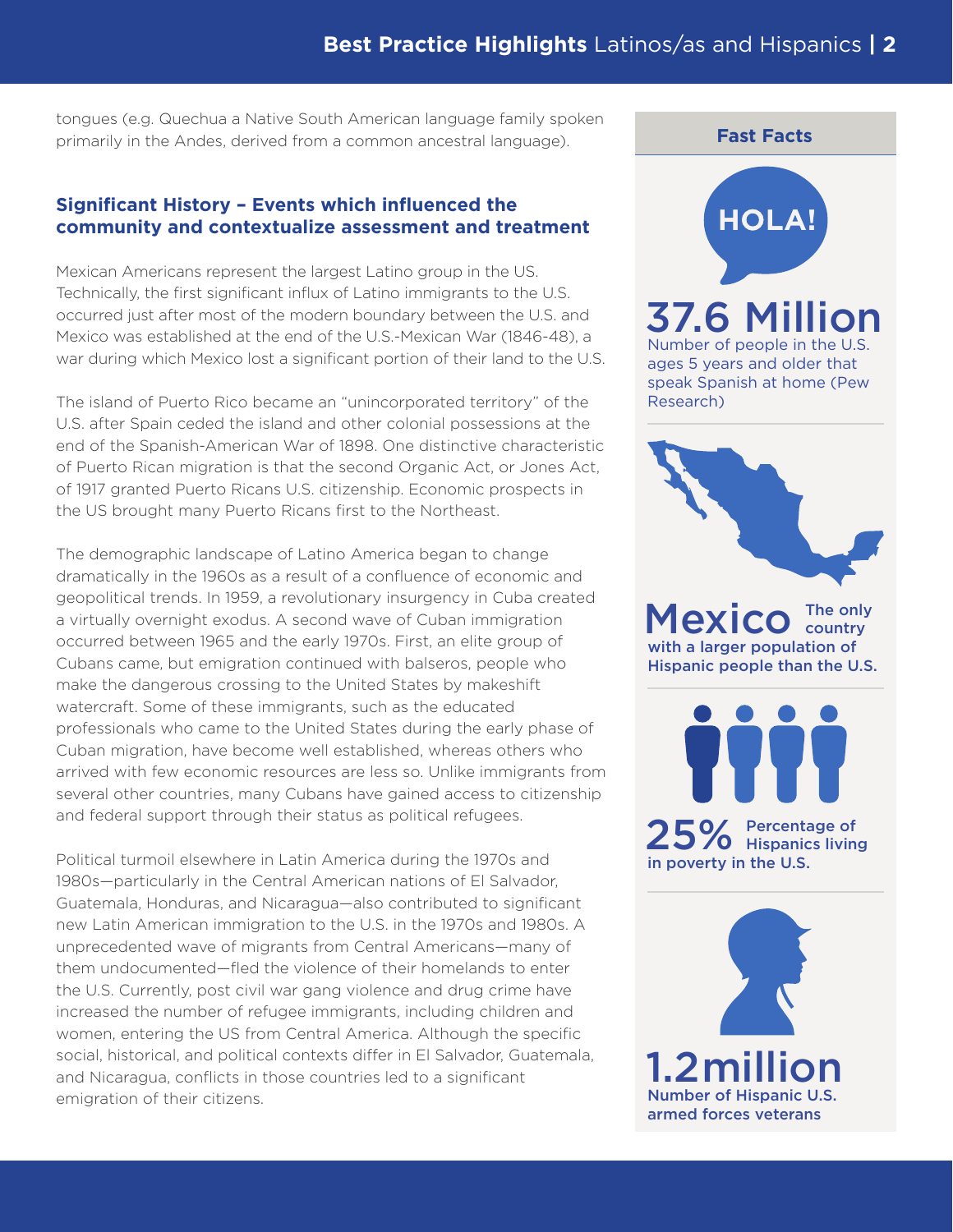## **Examples of Hispanic Culture-Bound Syndromes**

#### Ataque de Nervios

Out-of-consciousness state resulting from evil spirits. See above for a more indepth description.

#### Cólera

Anger and rage disturbing body balances leading to headache, screaming, stomach pain, loss of consciousness, and fatigue.

#### Mal de ojo

Medical problems, such as vomiting, fever, diarrhea, and mental problems (e.g., anxiety, depression), could result from the mal de ojo (evil eye) the individual experienced from another person.

#### Susto, Miedo, espanto, pasmo

Tiredness and weakness resulting from frightening and startling experiences

#### Wind or Cold Illness

A fear of cold and the wind; feeling weakness and susceptibility to illness resulting from the belief that natural and supernatural elements are not balanced

Source: Modified from Paniagua, F.A. (2000). Culture-bound syndromes, cultural variations, and psychopathology, in I. Cuéllar & F.A. Paniagua, Eds., Handbook of multicultural mental health: Assessment and treatment of diverse populations (pp. 140-141). New York: Academic Press.

The prevalence of mental health problems vary amongst Latino subgroups and are a reflection of the diversity of experiences and circumstances. Given the tremendous amount of diversity that exists among Latino/Hispanic individuals, it is important to understand the impact that this diversity has on what we understand regarding Latinos seeking or needing treatment.

## **Culture-Bound Syndromes in Hispanic Patients**

Culture has an impact on symptom presentation. For example, Ataques de nervios or attack of the nerves is a cultural bound syndrome of distress which includes such symptoms as uncontrollable screaming or shouting, crying, trembling, sensations of heat rising in the chest and head, dissociative experiences, and verbal or physical aggression. Ataques de nervios is associated with high rates of comorbidity with several anxiety disorders including PTSD, generalized anxiety disorder and panic disorder. In general, less acculturated Latinos who have experienced trauma are more likely to experience dissociative type symptoms than their more acculturated counterparts.

Recent Latino immigrants are at risk for traumatic exposure both before and after migration, PTSD, depression and stress associated with the immigration experience and the challenges of integration vs. marginalization in the US. Individuals who come from countries with a history of political violence often have multiple traumatic experiences. This suggests a need for systematic screening for trauma and related psychiatric disorders in these populations. Specific outreach interventions focused on perceptions of need could be helpful for subgroups of Latinos including men who are particularly underrepresented in mental health services but who exhibit significant trauma histories. Youth from the growing Central American exodus (aka, unaccompanied refugee minors) have high rates of traumatic exposure, PTSD and anxiety. US citizen children of undocumented parents are also at risk of anxiety given their parents tenuous legal status and the fear of deportation.

Suicide and substance use as well as many mental health disorders increase among second and third-generation Latinos as compared to first generation immigrants. This is part of what is known as the "immigrant paradox", immigrants who despite multiple stressors appear relatively healthy as compared to their more acculturated counterparts. As Latinos are more exposed to discrimination and unsafe neighborhoods, poor educational systems and attainment and mental health issues become more prevalent. Childhood substance use and conduct disorders have been found to mediate the relationship between trauma and school dropout. Likelihood of dropout increases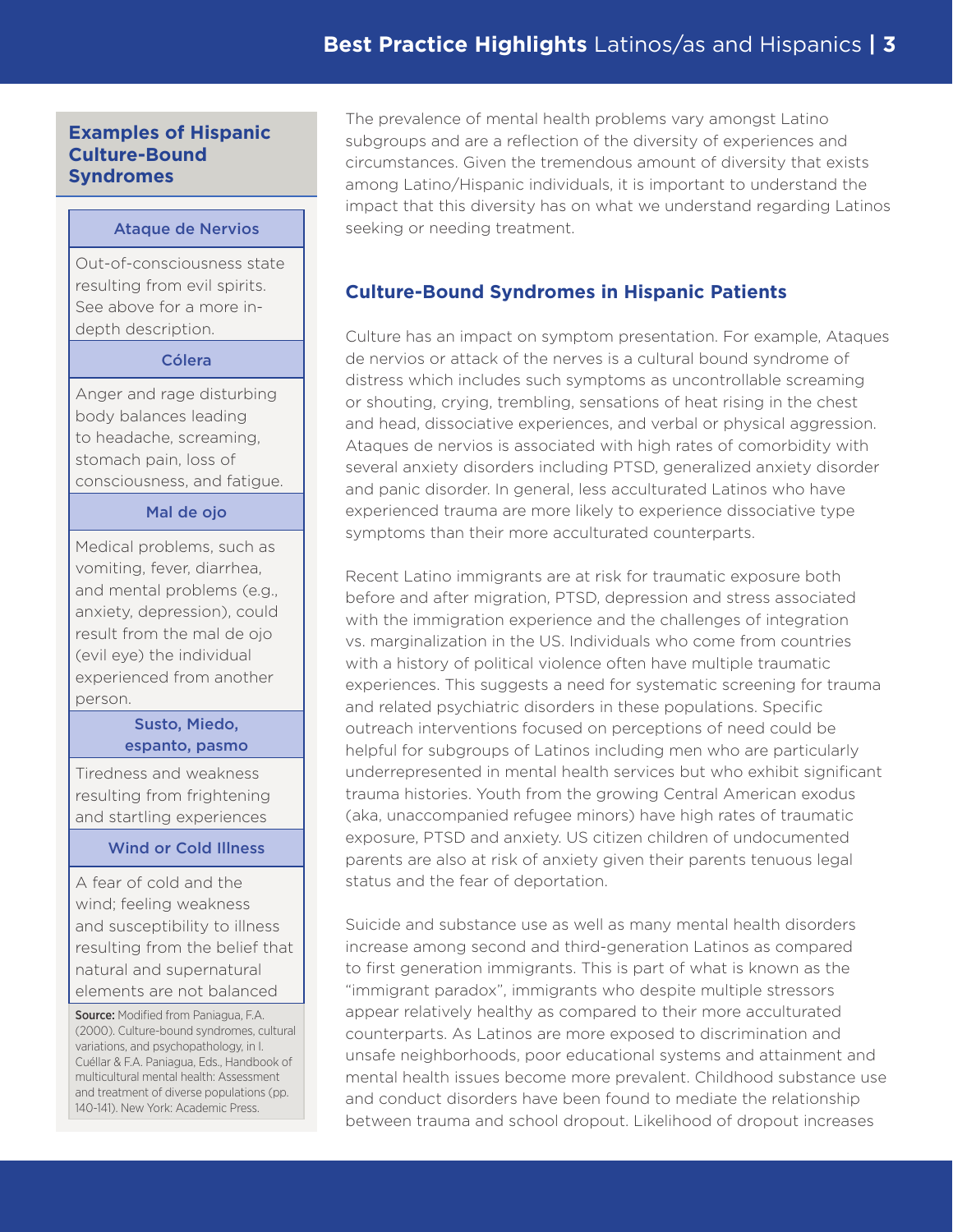for Latinos as compared to non-Latino Whites as a function of psychiatric disorders and trauma and immigration to the U.S. during adolescence increases the risk of school dropout

As Latinos reside longer in the US they lose some of the potentially protective effects of their culture.

.

Latino culture is known for its collectivist- family orientation, the importance of personalismo (personal connectedness in interactions) and respect for authority. Conversely, an increase in rates of psychiatric disorders and suicide is seen with increasing acculturation or assimilation into American culture. Being bicultural and bilingual is actually protective for youth both academically and for mental health. Being able to communicate in the language of both worlds maximizes the child's capacity to draw upon available protective resources while at the same time it enables an adaptive response to the language demand. Conversely, non-linguistic aspects of bicultural competence in the child, family and extended social environment have an important protective role in Latino children of immigrants and minimize their distress.

| <b>Anglo Americans</b>                                                         | Latinos (as)                                                                                                                                                                  |
|--------------------------------------------------------------------------------|-------------------------------------------------------------------------------------------------------------------------------------------------------------------------------|
| Nuclear family oriented                                                        | Extended family oriented (protective<br>factor)                                                                                                                               |
| Do not emphasize<br>supernatural forces                                        | Importance on the spiritual domain<br>(supernatural forces, use of saints as<br>intermediaries)                                                                               |
| Autonomy from parental<br>approval as hallmark of<br>optimal adult development | Respect for parental authority persists<br>throughout life, e.g., not talking back                                                                                            |
| Direct communication                                                           | Indirect communication (use of third<br>persons, allusions, proverbs, metaphors,<br>jokes, and stories to transmit information)                                               |
| <b>Business like (task</b><br>oriented)                                        | Personalismo (high level of emotional<br>resonance and personal involvement with<br>family encounters or friends)<br>Emotive style, person oriented<br>Patriarchal (machismo) |

## **A Few Cultural differences between Anglo Americans and Latinos**

(Derived from The Massachusetts General Hospital Textbook on Diversity and Cultural Sensitivity in Mental Health)